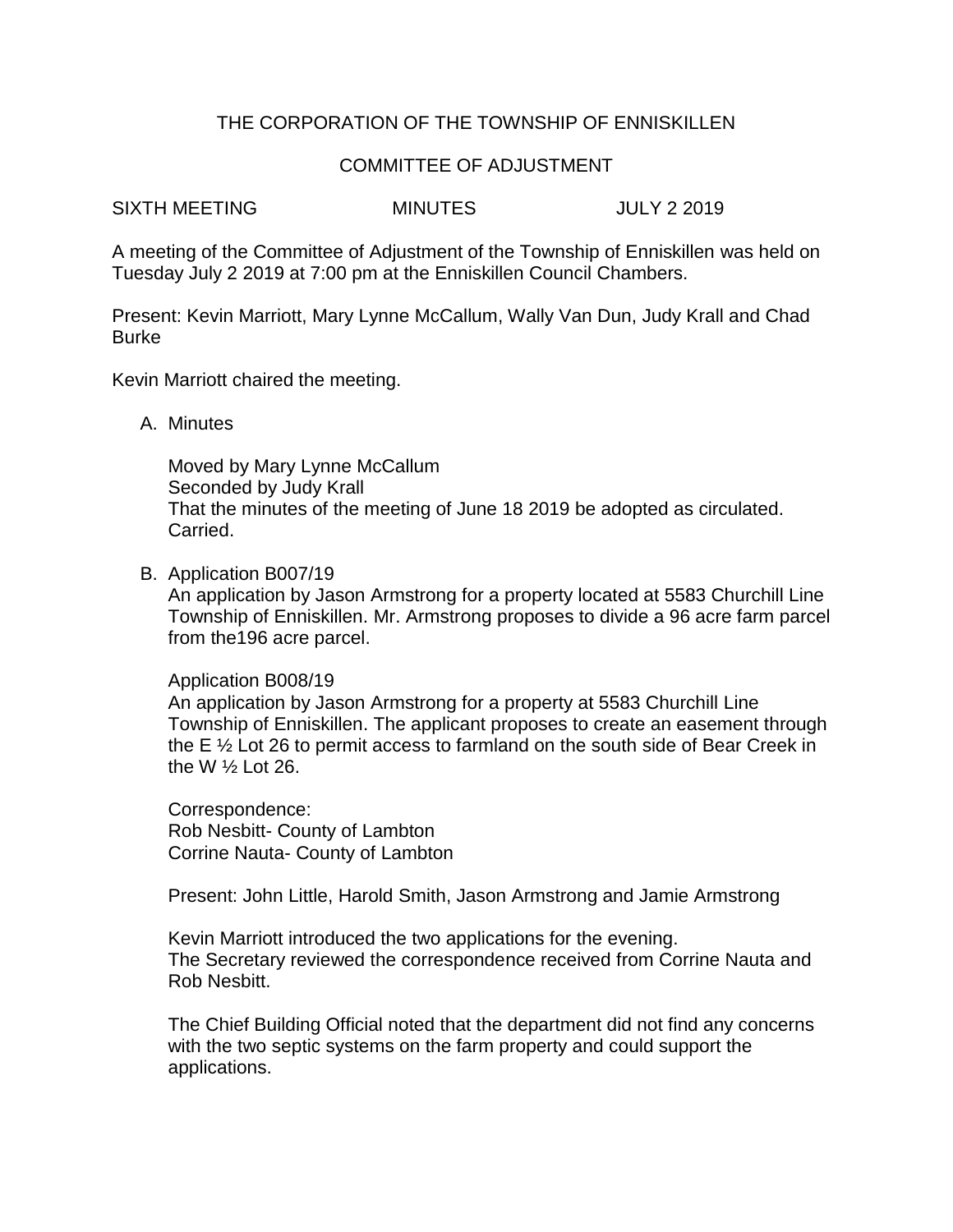Mr. Nesbitt's report confirmed that the applicants proposed to create two farm parcels from the 196 acre farm. A second application proposed to provide an easement over the E ½ Lot 26 Concession 14 to provide access to the farm property south of Bear Creek. Mr. Nesbitt's report confirmed the Official Plan designations of the property. His report indicated that the division of the farm property conformed to the Official Plan policies. The report noted that the severance met the regulations of the Township zoning bylaw.

Mr. Nesbitt noted that his department could support both the farm severance and the creation of the easement to provide access to farm land south of Bear Creek. Mr. Nesbitt recommended conditions to be applied to each severance.

Moved by Judy Krall Seconded by Chad Burke That Application B007/19 be approved subject to conditions. Carried.

- 1. That a copy of the deed and survey in a form suitable for registration be deposited with the Secretary Treasurer.
- 2. That a fee of \$250.00 be paid to the Township of Enniskillen by cash or certified cheque.
- 3. That all conditions are to be fulfilled within one year of the notice of decision of this consent. The certificate of consent required by Section 53(42) of the Planning Act must be obtained within one year after notice of decision of this consent.
- 4. That the Township Road Superintendent review the access to the municipal road and where required that the applicant at their expense have installed an access approved by the Road Superintendent.
- 5. That the Township Engineer review existing drainage reports and where required prepare amended schedules to reflect the new property owners. That the applicants pay the cost of the work and agree to the revised schedules.
- 6. That the approval of this application is conditional on the approval of Application B-008/19.
- 7. That the survey of the right of way approved by Application B008/19 be registered at the same time as the deeds for the lots created by this application.

# EFFECT OF WRITTEN AND ORAL SUBMISSIONS:

Submissions were made by the applicants, County Planning and Development Services and Building Department and helped the Committee make an informed decision with appropriate conditions of approval.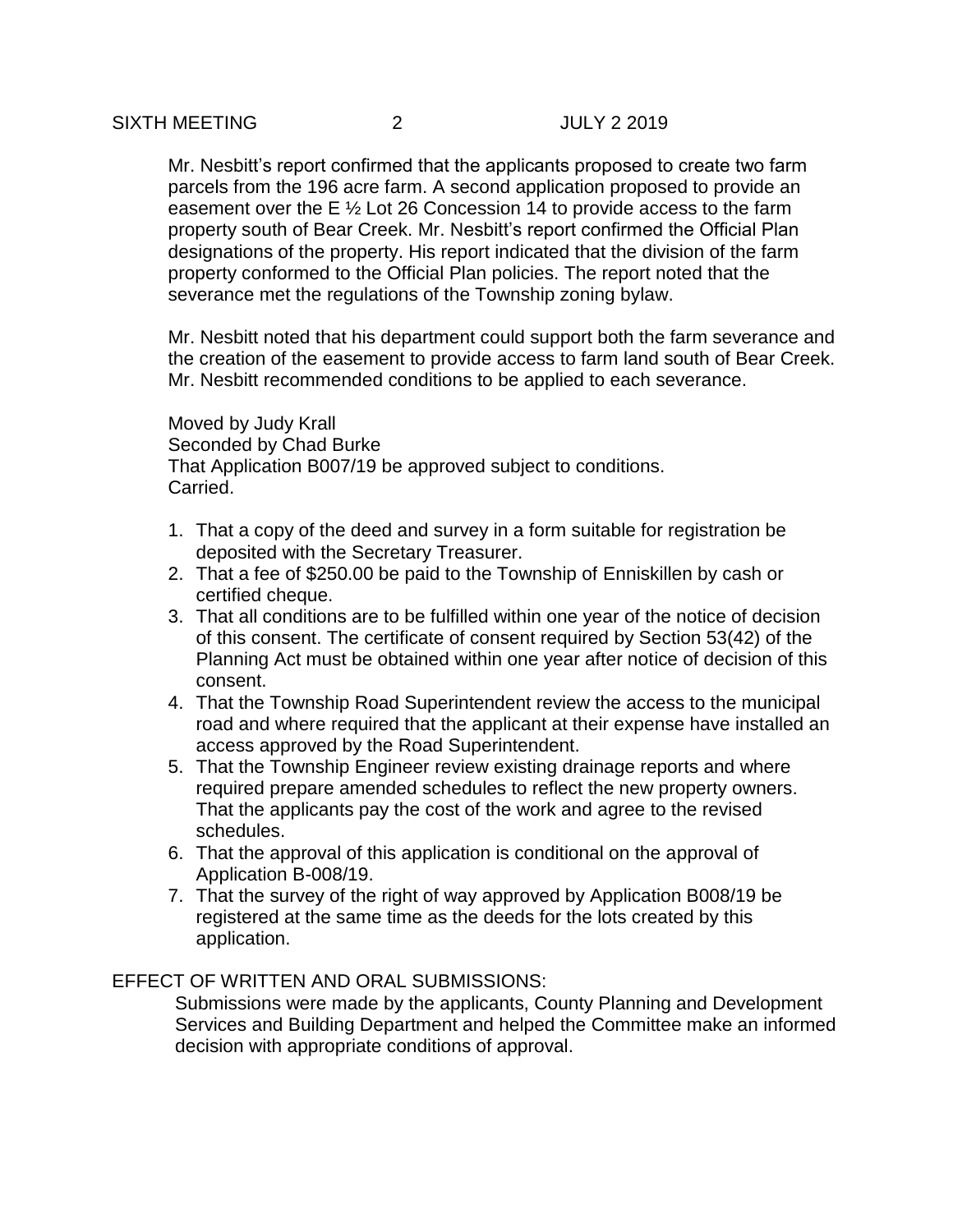## SIXTH MEETING 3 JULY 2 2019

#### REASONS:

The severance complies with the Township Official Plan and Zoning Bylaw regarding farm severances.

Moved by Wally Van Dun Seconded by Mary Lynne McCallum That Application B008/19 be approved subject to conditions. Carried.

### Conditions:

- 1. That a copy of the deed and survey in a form suitable for registration be deposited with the Secretary Treasurer.
- 2. That a fee of \$250.00 be paid to the Township of Enniskillen by cash or certified cheque.
- 3. That all conditions are to be fulfilled within one year of the notice of decision of this consent. The certificate of consent required by Section 53(42) of the Planning Act must be obtained within one year after notice of decision of this consent.
- 4. That the Township Road Superintendent review the access to the municipal road and where required that the applicant at their expense have installed an access approved by the Road Superintendent.
- 5. That the Township Engineer review existing drainage reports and where required prepare amended schedules to reflect the new property owners. That the applicants pay the cost of the work and agree to the revised schedules.
- 6. That the approved right of way must be 25 feet wide and must be registered on the title of the retained lot described as the East ½ Lot 26 Concession 14 Township of Enniskillen.
- 7. That the survey of the right of way must be submitted to the Secretary-Treasurer in a form suitable for registration.

# EFFECT OF WRITTEN AND ORAL SUBMISSIONS:

Submissions were made by the applicants, County Planning and Development Services and Building Department and helped the Committee make an informed decision with appropriate conditions of approval.

## REASONS:

The severance complies with the Township Official Plan and Zoning Bylaw regarding farm severances.

C. Adjournment

Moved by Judy Krall Seconded by Chad Burke